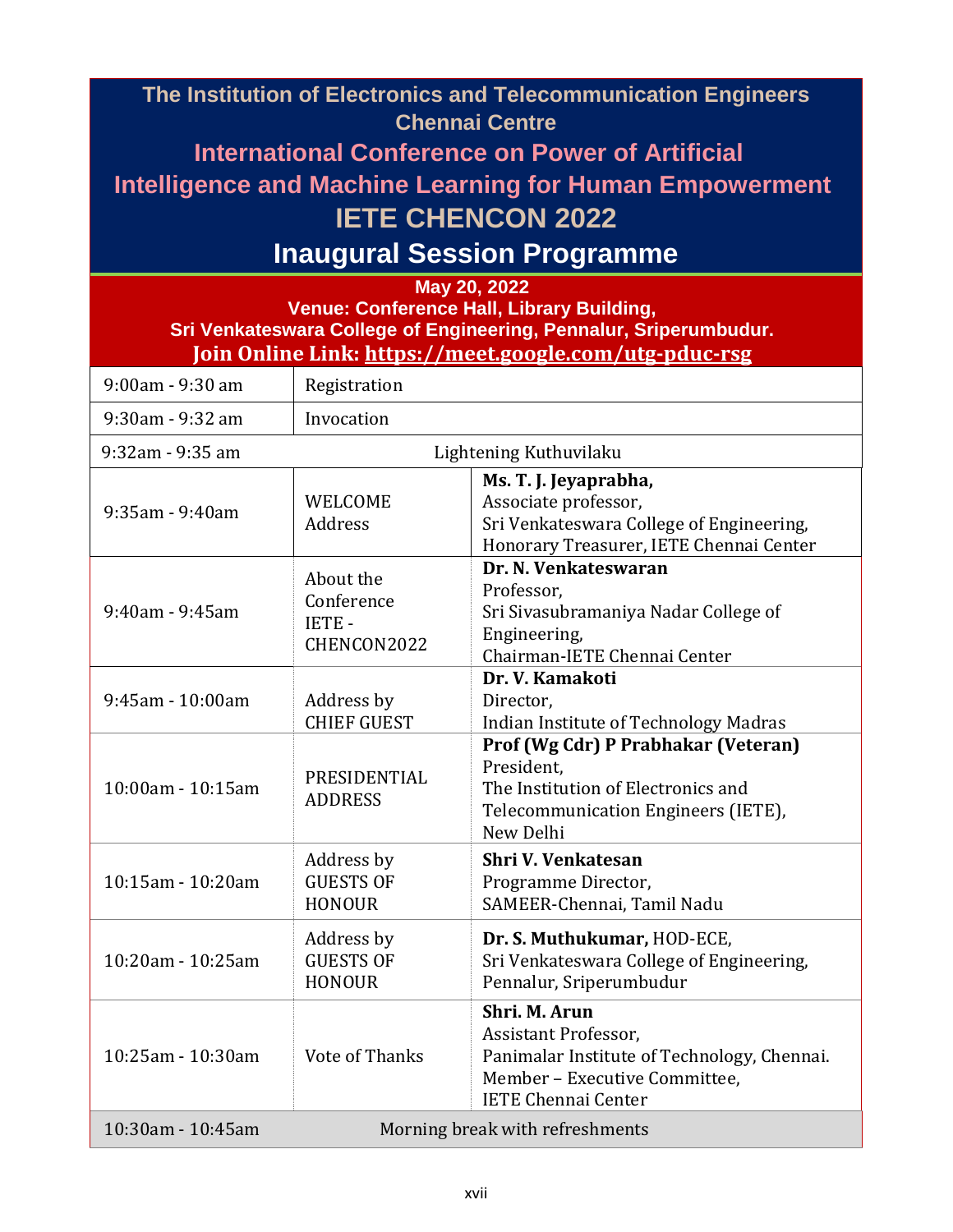## **International Conference on Power of Artificial Intelligence and Machine Learning for Human Empowerment CHENCON2022**

## **Keynote Talks and Technical Sessions**

**Venue: Sri Venkateswara College of Engineering (SVCE),** 

**Pennalur, Sriperumbudur.**

| Date & Time                               |                    | <b>Details</b>                                                                               |                                                                                                                                                                                                                                                  |  |  |  |
|-------------------------------------------|--------------------|----------------------------------------------------------------------------------------------|--------------------------------------------------------------------------------------------------------------------------------------------------------------------------------------------------------------------------------------------------|--|--|--|
|                                           | 09.00<br>09.30     | <b>Registration</b>                                                                          |                                                                                                                                                                                                                                                  |  |  |  |
|                                           | 09.30<br>10.30     | <b>CHENCON 2022 - Inauguration</b><br>Join Online Link: https://meet.google.com/utg-pduc-rsg |                                                                                                                                                                                                                                                  |  |  |  |
|                                           |                    | <b>Morning break with refreshments</b>                                                       |                                                                                                                                                                                                                                                  |  |  |  |
|                                           | $10.45 -$<br>11.45 | <b>Keynote Talk</b><br>$(PMKT) - 1$                                                          | Dr. P. Vijayalakshmi,<br><b>Professor and HoD, ECE,</b><br>Sri Sivasubramaniya Nadar College of Engineering, Chennai<br>Speech technology - Challenges of a learning machine                                                                     |  |  |  |
|                                           | 11:45<br>12:45     | <b>Keynote Talk</b><br>$(PMKT) - 2$                                                          | Dr. Hemprasad Yashwant Patil<br><b>Assistant Professor Senior Grade 1</b><br><b>School of Electronics Engineering - Embedded Technology, VIT</b><br><b>University, Vellore.</b><br><b>Applications of Deep Learning for Image Classification</b> |  |  |  |
|                                           |                    | <b>Lunch Break</b>                                                                           |                                                                                                                                                                                                                                                  |  |  |  |
| Day 1: Friday, 20 <sup>th</sup> May, 2022 | $13:30 - 15:30$    | <b>Technical</b><br><b>Session</b>                                                           | <b>OMTS 1: AI Enabled technologies</b><br>Paper IDs: IC -12,13,20,25,28<br>https://meet.google.com/gdo-sryv-bxb<br><b>OMTS 2: AI / ML Infrastructure</b><br>Paper IDs: 10,11,40,49,57<br>https://meet.google.com/isg-dnbu-try                    |  |  |  |
|                                           |                    |                                                                                              | <b>OMTS 3: Emerging applications of AI in Communication</b><br>Paper IDs: 08,15,17,26,42<br>https://meet.google.com/dfi-bqmm-dfo                                                                                                                 |  |  |  |
|                                           |                    |                                                                                              | <b>PMTS 1:</b><br><b>Venue: Conference Hall</b><br>Paper IDs: IC-56,60,61,76                                                                                                                                                                     |  |  |  |
|                                           | $18:30 - 19:30$    | <b>Keynote Talk</b><br>OMKT-1                                                                | Mr. Srinivasa Raghavan Parthasarathy<br><b>Product Manager and Platform Test Design Lead</b><br>Apple, Pleasanton, California, United States<br><b>Harnessing Power of AI and ML - The Smart Way</b><br>https://meet.google.com/utg-pduc-rsg     |  |  |  |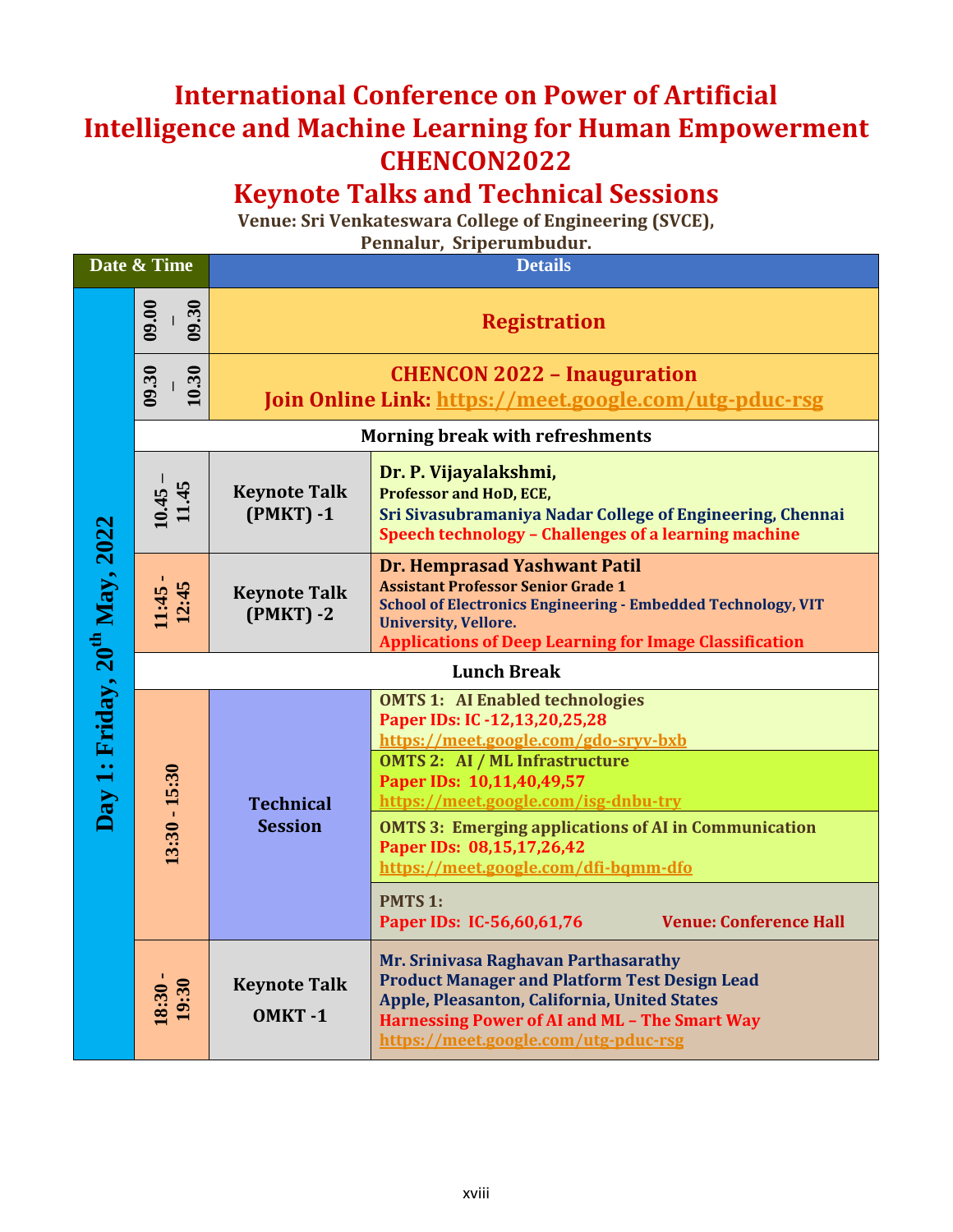|                                 | Date & Time                                    |                                     | <b>Details</b>                                                                                                                                                                                                                                                                         |  |  |  |
|---------------------------------|------------------------------------------------|-------------------------------------|----------------------------------------------------------------------------------------------------------------------------------------------------------------------------------------------------------------------------------------------------------------------------------------|--|--|--|
|                                 | $\frac{09.00}{10.00}$                          | <b>Keynote Talk</b><br>$(PMKT) - 3$ | Dr. Ram Prasad Krishnamoorthy,<br><b>Assistant Professor,</b><br>Department of CSE, Shiv Nadar University - Chennai.<br><b>Emerging Deep learning models</b>                                                                                                                           |  |  |  |
|                                 | <b>Morning break with refreshments</b>         |                                     |                                                                                                                                                                                                                                                                                        |  |  |  |
|                                 | $\frac{10.10}{11.10}$                          | <b>Keynote Talk</b><br>$(PMKT) - 4$ | Dr. Arun PV,<br><b>Asst. Professor</b><br><b>Computer Science and Engineering,</b><br><b>Indian Institute of Information Technology, Sri City</b><br><b>Machine Learning for Empowering Agriculture: A case study of</b><br>using machine learning and remote sensing in smart farming |  |  |  |
|                                 | $11.15 - 12.15$                                | <b>Keynote Talk</b><br>$(PMKT) - 5$ | Dr. Ganapathy Krishnamurthi,<br><b>Assistant Professor</b><br><b>Robert Bosch Centre for Data Science and AI</b><br><b>Department of Engineering Design, IIT Madras.</b><br><b>Deep Learning with Limited Annotations</b>                                                              |  |  |  |
|                                 |                                                | <b>Lunch break</b>                  |                                                                                                                                                                                                                                                                                        |  |  |  |
| Day 2: Saturday, 21st May, 2022 | $13:00 - 14:30$                                | <b>Technical</b><br><b>Session</b>  | <b>OMTS 4: AI Enabled technologies</b><br>Paper IDs: IC -14,30,35,43,51<br>https://meet.google.com/gdo-sryv-bxb<br><b>OMTS 5: Industry Applications of AI</b><br>Paper IDs: 44,45,47,59,63<br>https://meet.google.com/isg-dnbu-try                                                     |  |  |  |
|                                 |                                                |                                     | <b>OMTS 6: Emerging applications of AI in Communication</b><br>Paper IDs: IC -19,68,73,74,78<br>https://meet.google.com/dfi-bqmm-dfo                                                                                                                                                   |  |  |  |
|                                 |                                                |                                     | <b>PMTS 2:</b><br>Paper IDs: IC-7,31,53,54<br><b>Venue: Conference Hall</b>                                                                                                                                                                                                            |  |  |  |
|                                 | $\ddot{30}$<br>$18:30 - 19$                    | OMKT-2                              | Ms.C. Gnanapriya,<br><b>Associate Vice President,</b><br><b>Infosys, Bengaluru</b><br>From Complexity to Possibility-How AI can unleash the<br>potential of 5G?<br>https://meet.google.com/utg-pduc-rsg                                                                                |  |  |  |
|                                 | $14.30 - 15.15$<br><b>Valedictory Function</b> |                                     |                                                                                                                                                                                                                                                                                        |  |  |  |